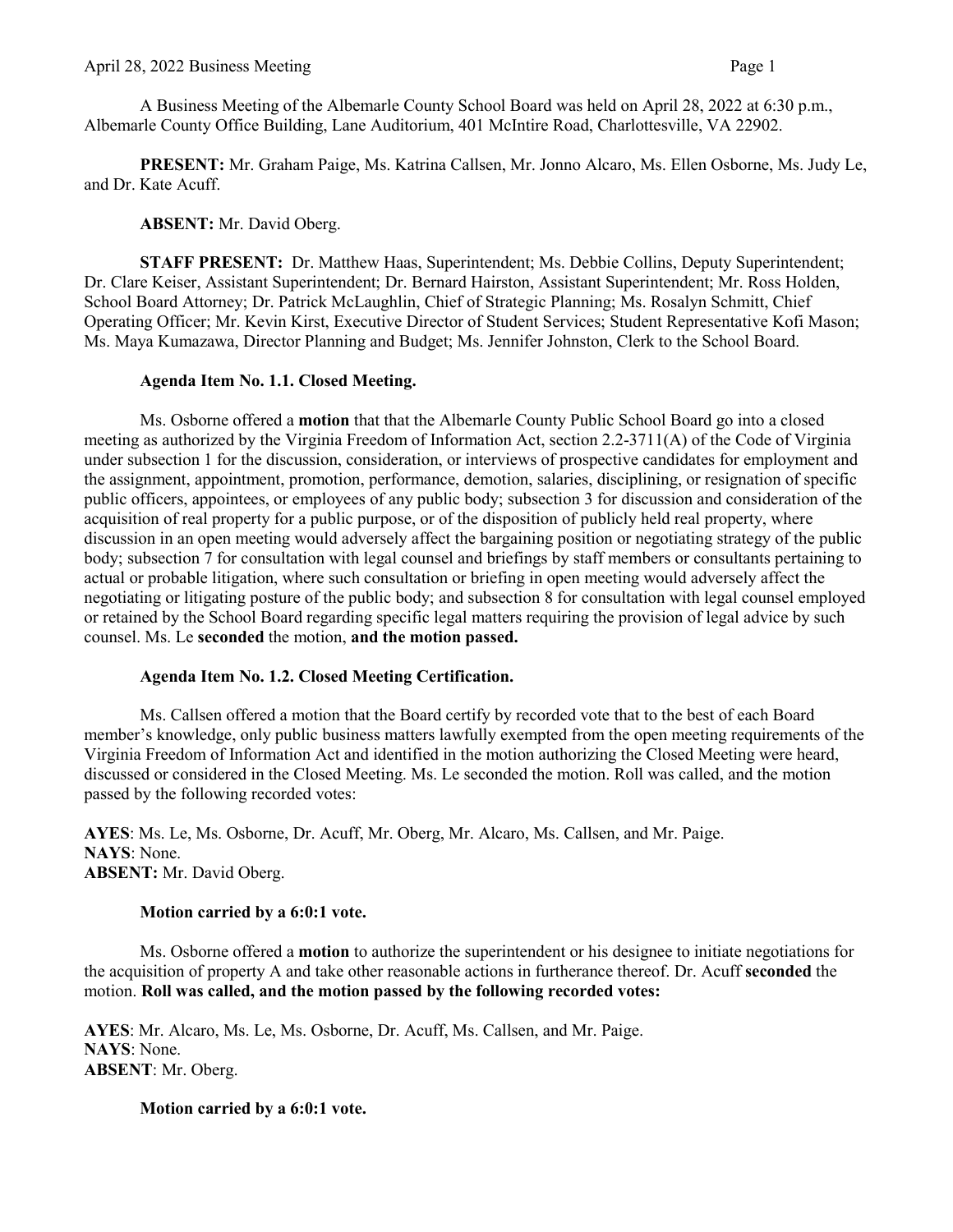## **Agenda Item No. 1.3. Call to Order.**

At 6:30 p.m., Mr. Paige, Chair, called the meeting of the Albemarle County School Board back to order.

**Agenda Item No. 1.4. Pledge of Allegiance. Agenda Item No. 1.5. Moment of Silence.** 

### **Agenda Item. No. 2.1. Approval of Agenda.**

Mr. Alcaro offered a **motion** to approve the agenda. Dr. Acuff **seconded** the motion. **Roll was called, and the motion passed by the following recorded votes:** 

**AYES:** Ms. Osborne, Ms. Callsen, Mr. Alcaro, Ms. Le, Dr. Acuff, and Mr. Paige. **NAYS:** None. **ABSENT**: Mr. Oberg

#### **Motion carried by a 6:0:1 vote.**

#### **Agenda Item No. 3.0. Consent Agenda**

- 3.1 Approval of Consent Agenda<br>3.2 Special Education Annual Plan
- 3.2 Special Education Annual Plan for School Year 22-23
- 3.3 COVID-19 Status Update
- 3.4 Minutes
- 3.5 Religious Exemption
- 3.6 For Action: Policy Review and Revision<br>3.7 Personnel Action
- Personnel Action
- 3.8 For Information: Public Sector Collective Bargaining.

Mr. Alcaro offered a **motion** to approve the consent agenda as amended. Dr. Acuff **seconded** the motion. **Roll was called, and the motion passed by the following recorded votes:**

**AYES:** Dr. Acuff, Ms. Le, Mr. Alcaro, Ms. Callsen, Ms. Osborne, and Mr. Paige. **NAYS:** None. **ABSENT:** Mr. Oberg.

**Motion carried by a 6:0:1 vote.** 

**Agenda Item No. 4.0. Items Pulled from the Consent Agenda.** None.

#### **Agenda Item No. 5.1. Announcements.**

Dr. Haas said that the Board was provided with a copy of The Five Habits of High Impact School Boards. This book will be discussed at the June 13, 2022 retreat.

Dr. Haas said Happy Teacher Appreciation Week. Teacher Appreciation Week will be celebrated next week.

Dr. Haas shared with the Board an overview of his visit with Dr. Acuff to Walton Middle School.

Dr. Keiser shared with the Board that the Division held its annual We Notice employee celebration. Approximately 1,300 employees were recognized.

Mr. Paige said Happy Teacher Appreciation Week. He thanked teachers for the work that they do within the Division.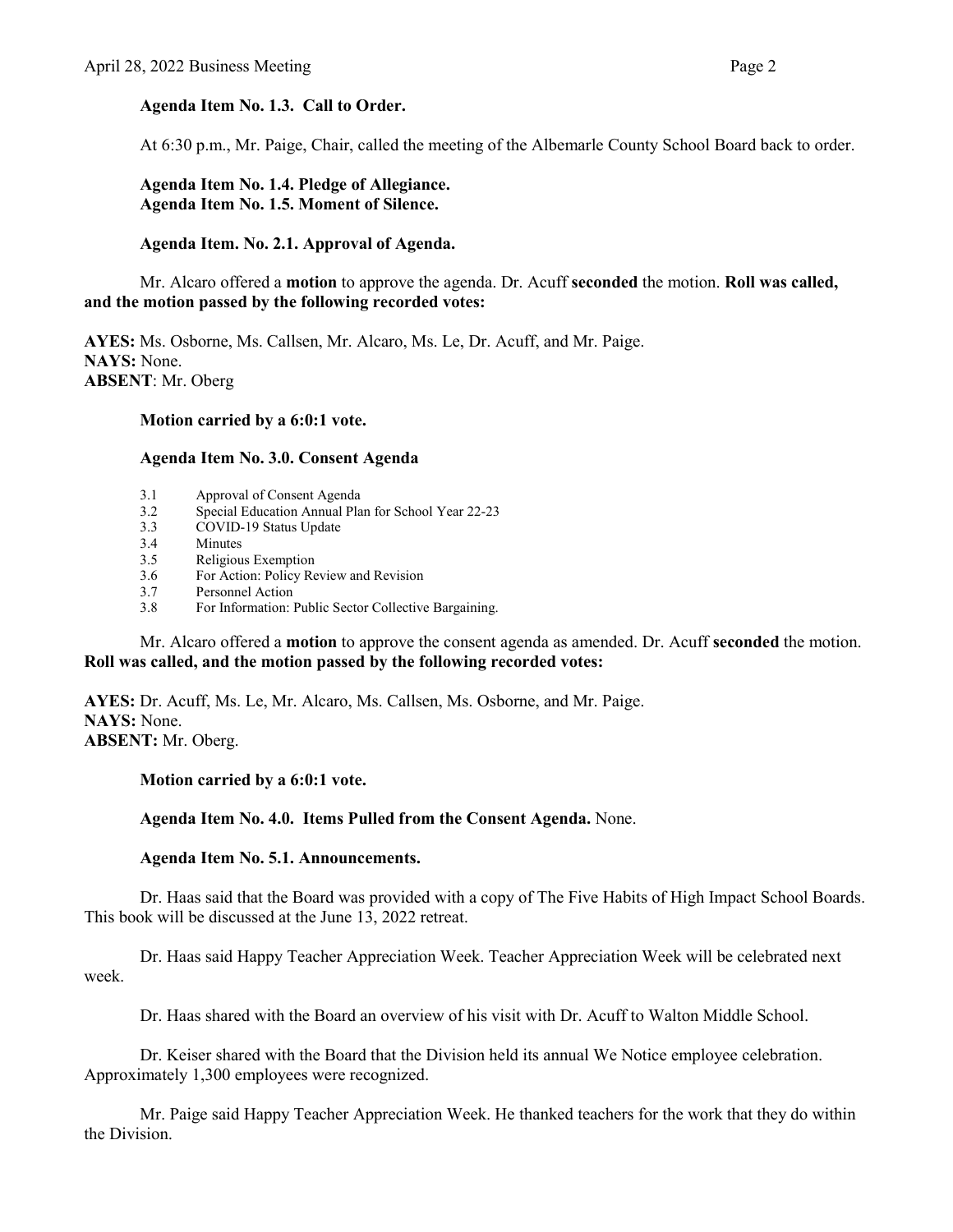# **Agenda Item No. 6.1. School Board/Superintendent Business.** None.

# **Agenda Item No. 7.1. Public Comment.**

Mr. Vernon Liechti is the president of the Albemarle Education Association. spoke to the Board about collective bargaining. He encouraged the Board to adopt the public sector collective bargaining resolution presented by the Albemarle Education Association at a previous meeting.

Ms. Kayden Wright is a student. He asked that the Board consider allowing payments for activities, etc. in schools through functions like CashApp, Venmo, etc.

Dr. Emily Yen is a resident of the City of Charlottesville. She spoke in support of public sector collective bargaining.

Ms. Mary McIntyre is the vice-president of the Albemarle Education Association. She spoke about a recent grievance that was settled for teachers. She also spoke in support of public sector collective bargaining.

Ms. Ella Tynch is a student at the University of Virginia. She spoke in support public sector collective bargaining.

Mr. David Zatyko is a former teacher. He spoke in support of public sector collective bargaining.

 Ms. Donna Evans is a teacher. She spoke about a recent grievance that was settled for teachers. She also spoke in support of public sector collective bargaining.

Ms. Mary Pettis is a City of Charlottesville transportation employee. She spoke in support of public sector collective bargaining.

Ms. Bekah Saxon is with the Blue Ridge Uniserv. She spoke in support of public sector collective bargaining.

Ms. Melissa Brown is a teacher. She spoke in support of public sector collective bargaining.

## **Agenda Item No. 8.1. FY 23 Budget Development – Adopted Budget Recommendations.**

Ms. Kumazawa provided for the Board's consideration recommendations for the FY23 budget. The School Board approved the FY 2022/23 Funding Request on March 10 and presented the Request to the Board of Supervisors on March 14. Staff will provide recommended adjustments in revenues and expenditures in preparation for adopting the budget on May 12. In addition to School Fund revenues and expenditures, staff will provide a recommendation to include additional Special Revenue Funds, as part of the Adopted Budget.

Ms. Osborne asked about the money for ARP set aside and what it would be used for within the Division.

Ms. Callsen asked for more information on the \$11.5 million for ARP.

Ms. Callsen asked for the meaning of technical adjustments.

There was a break from 7:28 p.m. until 7:39 p.m.

# **Agenda Item No. 8.2. Capital Improvement Program Work Session.**

Ms. Kumazawa and Mr. Charles Rapp, deputy director of community development, provided for the Board's consideration information on the planning process and development of the comprehensive plan and with an overview of the capital improvements program and process. The purpose of the work session is for the School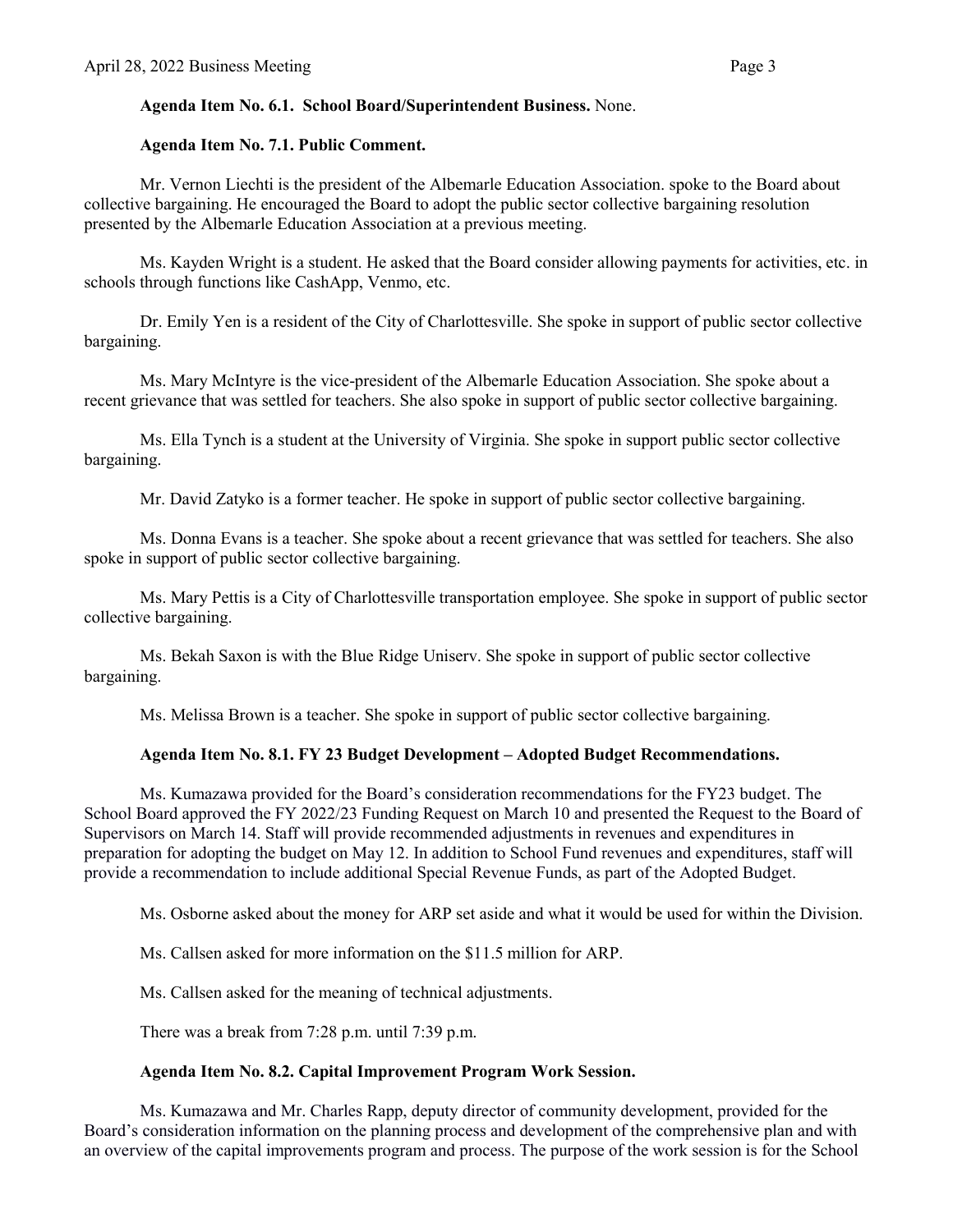### April 28, 2022 Business Meeting Page 4

Board to become more familiar with the planning process for capital improvements in Albemarle County. The discussion will be the beginning stage of the next Capital Improvement Program (CIP) development process.

1. The first part of the work session will be facilitated by Albemarle County's Community Development Department, with a focus on the planning process and development of the comprehensive plan.

2. The second part of the work session will be on the Capital Improvement Program (CIP) overview and process.

Ms. Le said that she appreciated the information provided by staff.

Dr. Acuff expressed concerns about projects in the pipeline that will have a big impact on schools. She asked if the information was considered during the approval process.

Mr. Alcaro asked if there was information that shows the timeframe for the building out of the projects in the pipeline.

Mr. Paige said that there were at least four projects pending on the southside of the County. He asked how many units would be involved with those projects.

Dr. Acuff said in respect of redoing the comprehensive plan, is there any thought on reconsidering development zones within the County.

Dr. Acuff said that the Board has been unsuccessful in making the case to the Board of Supervisors to fund updates to our schools. She asked if it was feasible to have a more granular list of projects to help understand the ask more.

Ms. Le said that a major concern is with the Centers is that it brings in new shiny places to learn to a small number of students.

Mr. Alcaro asked for more information on the Albemarle High School and Western Albemarle High School master plans.

Mr. Paige asked if the FRN information has been included in considerations for the Albemarle and Western Albemarle master facility plans.

Mr. Alcaro asked for how many years will the master planning costs be asked for from the Board of Supervisors. He also asked if there were any other master plans being looked at for other campuses.

Dr. Acuff said that given class sizes have been reduced, plus there are classes in trailers, and there are support services in trailers, is this information taken in to account when looking at capacity.

 Student Representative Mason asked if the funding for Center II included operational costs or is the cost just for the facility.

Ms. Callsen asked how the entire Board could support Dr. Acuff and Mr. Alcaro as the representatives on the CIP Advisory Committee.

Dr. Acuff asked about the plan for solar power at all schools.

Mr. Paige asked if the information provided in the presentation tonight was shared with the CIP Advisory Committee.

Ms. Callsen suggested that the Division create a video showing the areas and/or schools that need to be renovated.